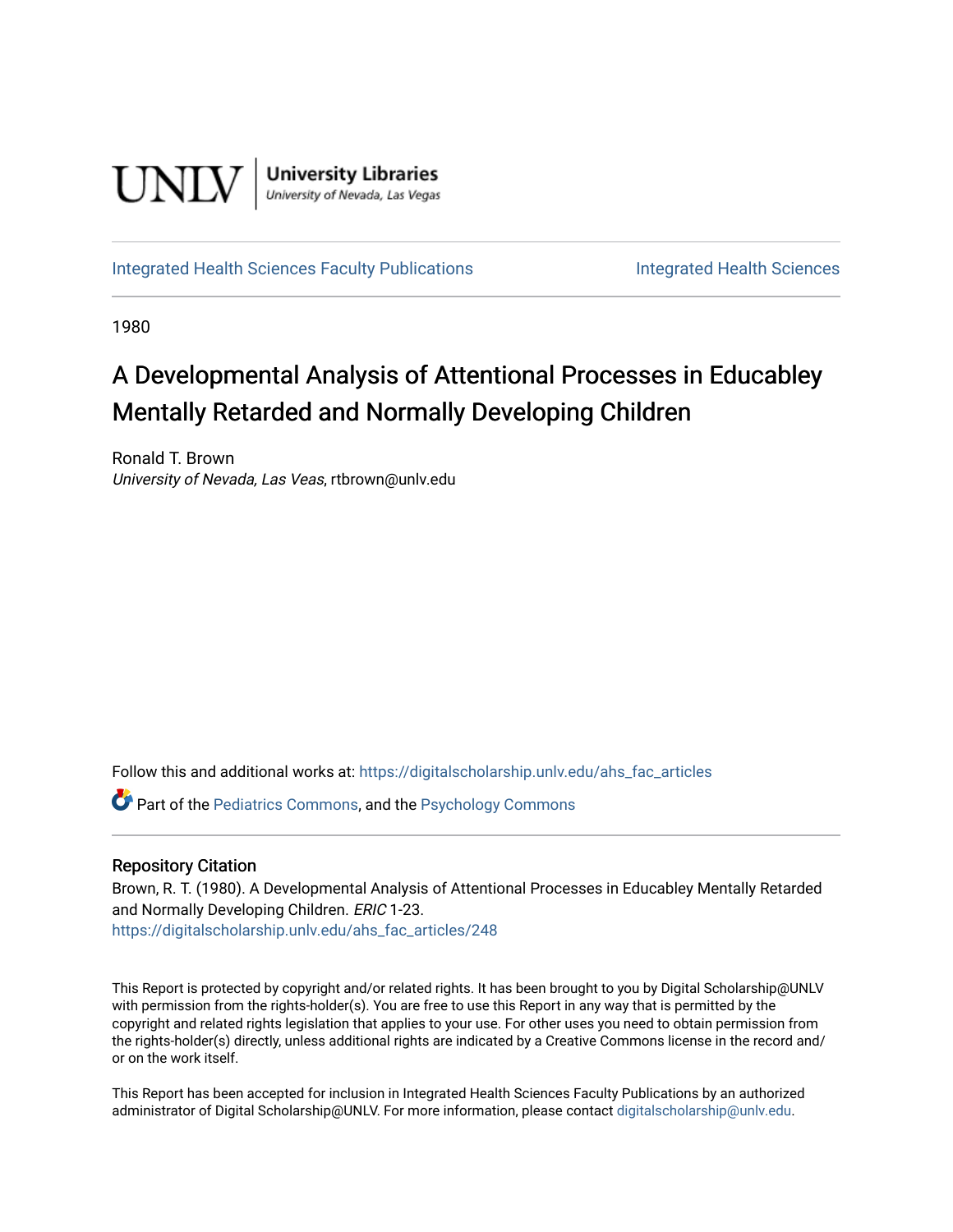#### DOCUMENT RESUME

| , ED 210 863                                                          | EC 140664                                                                                                                                                                                                                  |
|-----------------------------------------------------------------------|----------------------------------------------------------------------------------------------------------------------------------------------------------------------------------------------------------------------------|
| <b>AUTHOR</b><br>TITLE<br>INSTITUTION<br>鞑<br>PUB DATE<br><b>NOTE</b> | Brown, Ronald T.<br>A Developmental Analysis of Attentional Processes in<br>Educabley Mentally Retarded and Normally Developing<br>Children.<br>Illinois Univ., Chicago. Chicago Citcle Campus.<br>[80]<br>$23p_{\bullet}$ |
| <b>EDRS PRICE</b><br>DESCRIPTORS                                      | MF01/PC01 Plus postage.<br>*Attention: *Attention Span: *Decision Making;<br>Developmental Stages: *Mild Mental Betardatfon                                                                                                |
| <b>ABSTRACT</b>                                                       |                                                                                                                                                                                                                            |

Measures designed to test two components of attention (decison making and maintaining attention over time) were studied in 36 educably mentally retarded (EMR) boys at three age levels (10, 13, and 14 years). Multivariate analyses, followed by univariate and paired comparison tests, indicated that both EMR and normal Ss increased in attentional efficiency with age in both attentional processes. Findings suggested that at about 12 years of age, the capacity for most attentional processes has already developed in both EMR and normal children. Lack of difference between EMR and normal Ss on the attention compohents was interpreted as supporting the developmental position of retardation. Correlations retueen the two attentional measures were not significant, further supporting the interpretation that the hypothesized components of attertion. represent independent influence on children's academic rerfcrmance. (Author)

Reproductions supplied by EDRS are the best that can be made from the original document.

\*\*\*\*\*\*\*\*\*\*\*\*\*\*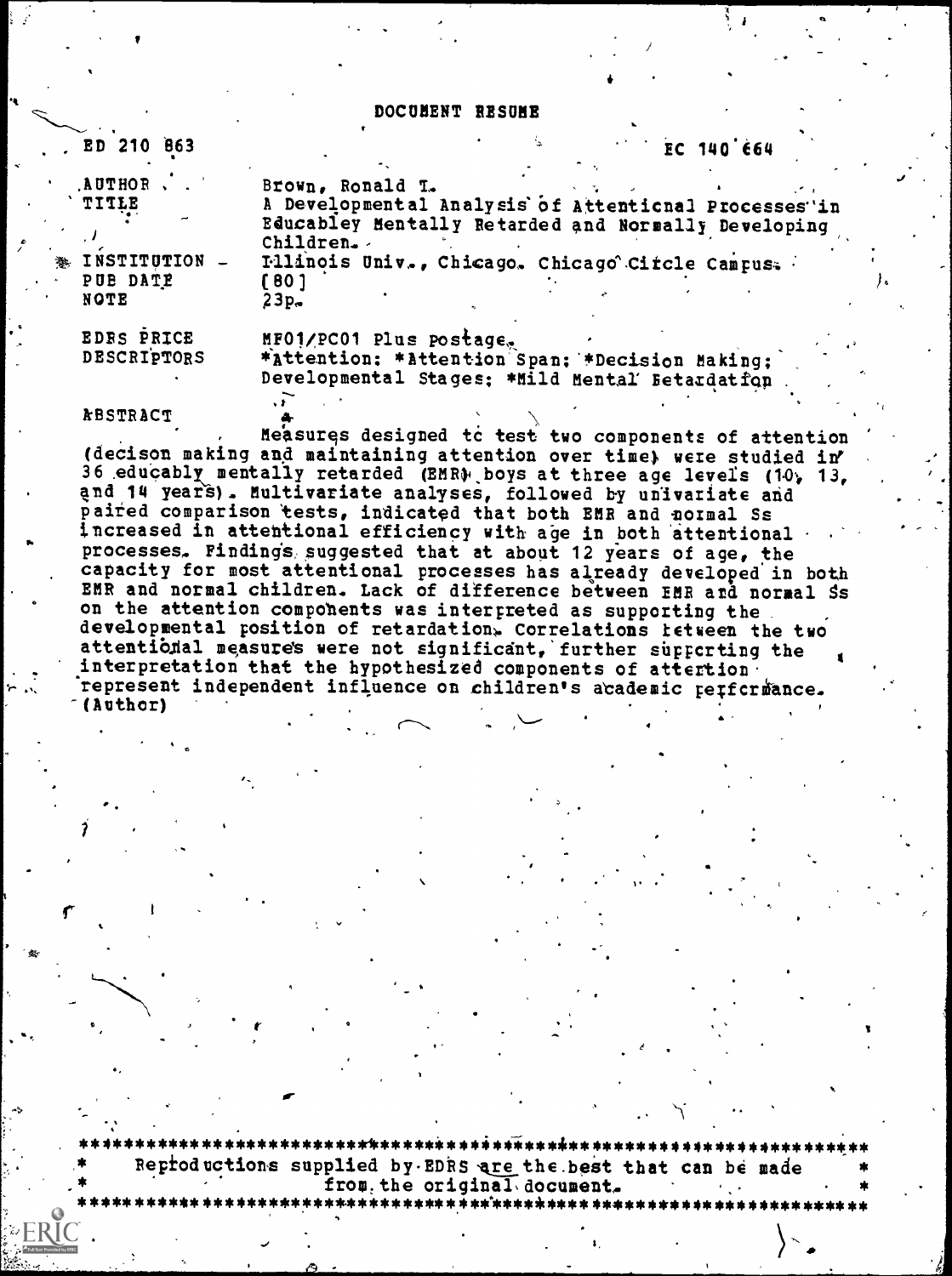

 $\overline{2}$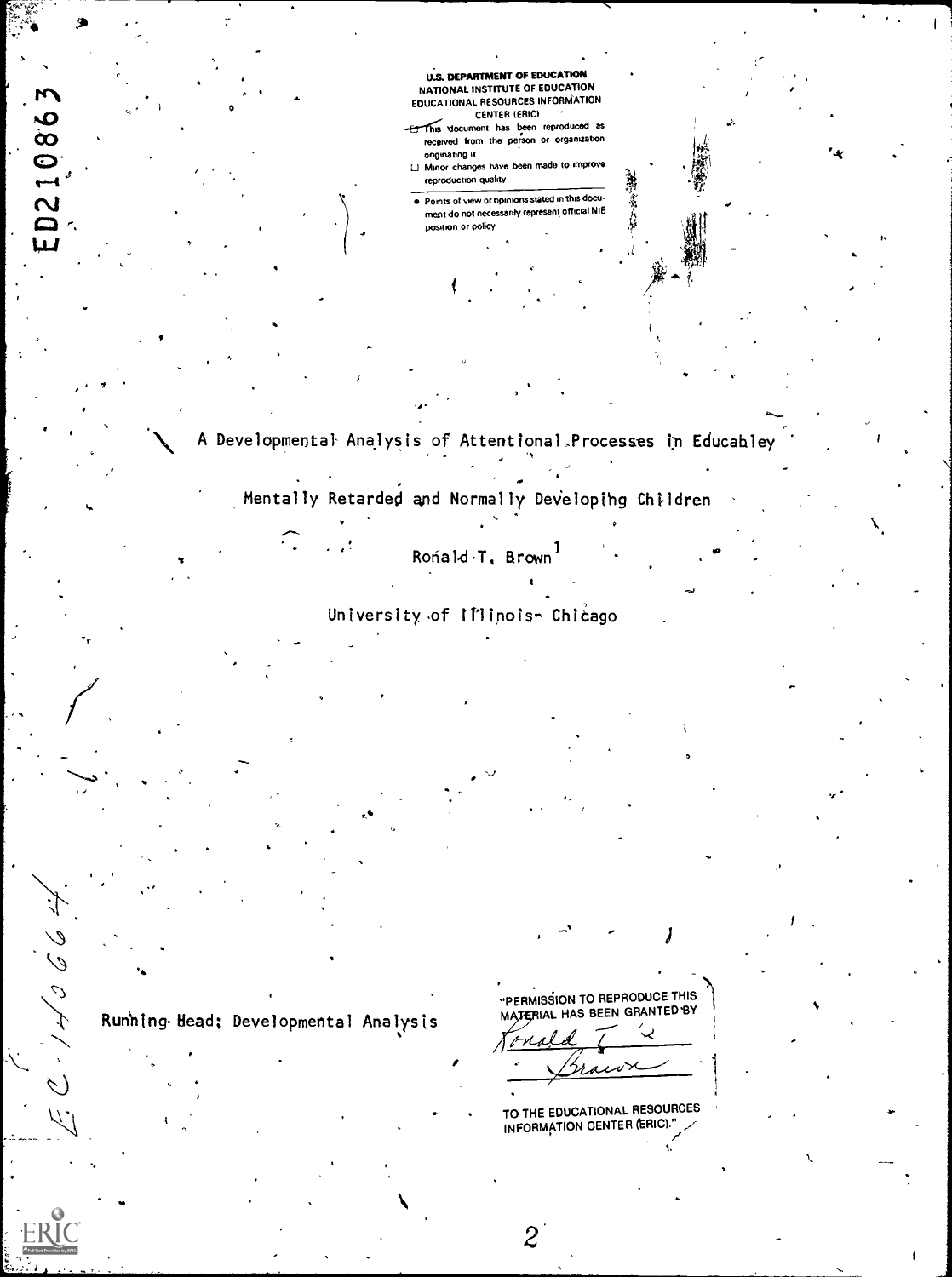$\sim$ Developmental Analysi

1

Abstract

 $\tilde{\texttt{A}}$  series of measures hypothesized to test two components of attention, decision making and maintaining attention over time, were studied in educabley mentally retarded and normally developing boys at three age levels. Multi-  $\qquad \qquad \qquad$ variate analyses, followed by univariate and paired comparison tests, indicated  $\gamma$ that both the educabley mentally retarded and normally developing boys increased In attentional efficiency with age in both attentional processes. The findings  $\cdot$  , of the present study were interpreted to suggest that at about 12 years of age, the capacity for most attentional processes has already developed in both edu-., cabley mentally retarded and normally developing children. The finding that educabley mehtally retarded children did not differ from their normally developing peers on the hypothesized components of attention was interpreted to support the developmental position of retardation. Correlations between the two atten- $\mathbf{V}$  and  $\mathbf{V}$ ,, , tional-measures were not found to be significant: These findings were further consistent with the interpretation that the hypothesized components of attention. represent independent processes and thus may have differential influence on children's academic performance.

4.1

3

e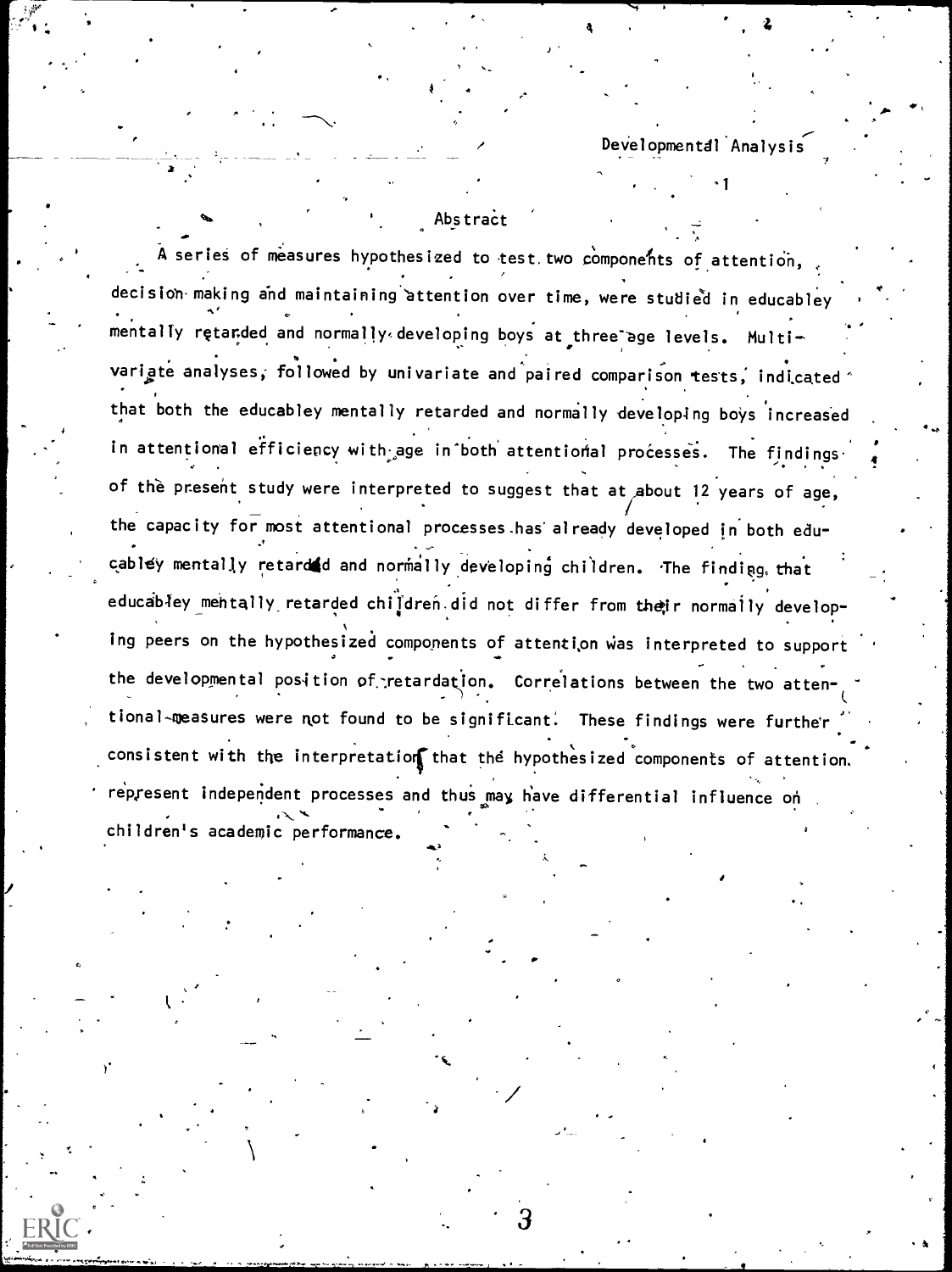A bevelopmental 'Analysts of Attentional Processes in Educabley Mentally Retarded and Normally Developing Children

In the study of exceptionality, there has been a popular view as to the importance of attentional prpblems in children with educational handicaps, in . the classroom and in clinical practice, the pervasiveness of the diagnosis "attentional problems" as described in psychological reports has been particularly characteristic of mentally retarded children, A prodigious amount of empirical research with mentally retarded children has indicated that this  $characteri$   $\ddot{a}$  is manifested in a number of ways including slow reaction times . -44 (Baumeister & Kellas, 1968), poor inhibitory control (Denny, 1964; Krupski; Kontrol (Dewy), American Control ( 1975) and general deficits in attentional performance (Leibert 6 Baumeister, 1973; Zeman & Nouse,1963). It has been further 'suggested that deficits in attention may contribute to the mentally retarded child's inadequacy in obtain- $-i$ ng relevant information from the environment to perform competently. (Porges, :1980) and may cumulatively result in deficient (cognitive development (Weisz & Achenbach, 1975). According to Douglas (1972, 1974) deficits in attention permeate and impair the functioning of children with a wide range of learning disorders and impede their academic functioning. In fact, the ability to regulate attention has been found to be as important a factor in school success as intel-. lirce (Margolis, 1972).8

Although there is widespread agreement as to the importance of attentional problems in children with educational handicaps, there has been a burgeoning concern regarding the lack of clarity or specificity as to what attentional deficits distinguish handicapped learners'from their normally achieving peers (Keogh & Margolis, 1976). For example, , Keogh)and MargOliS have oted that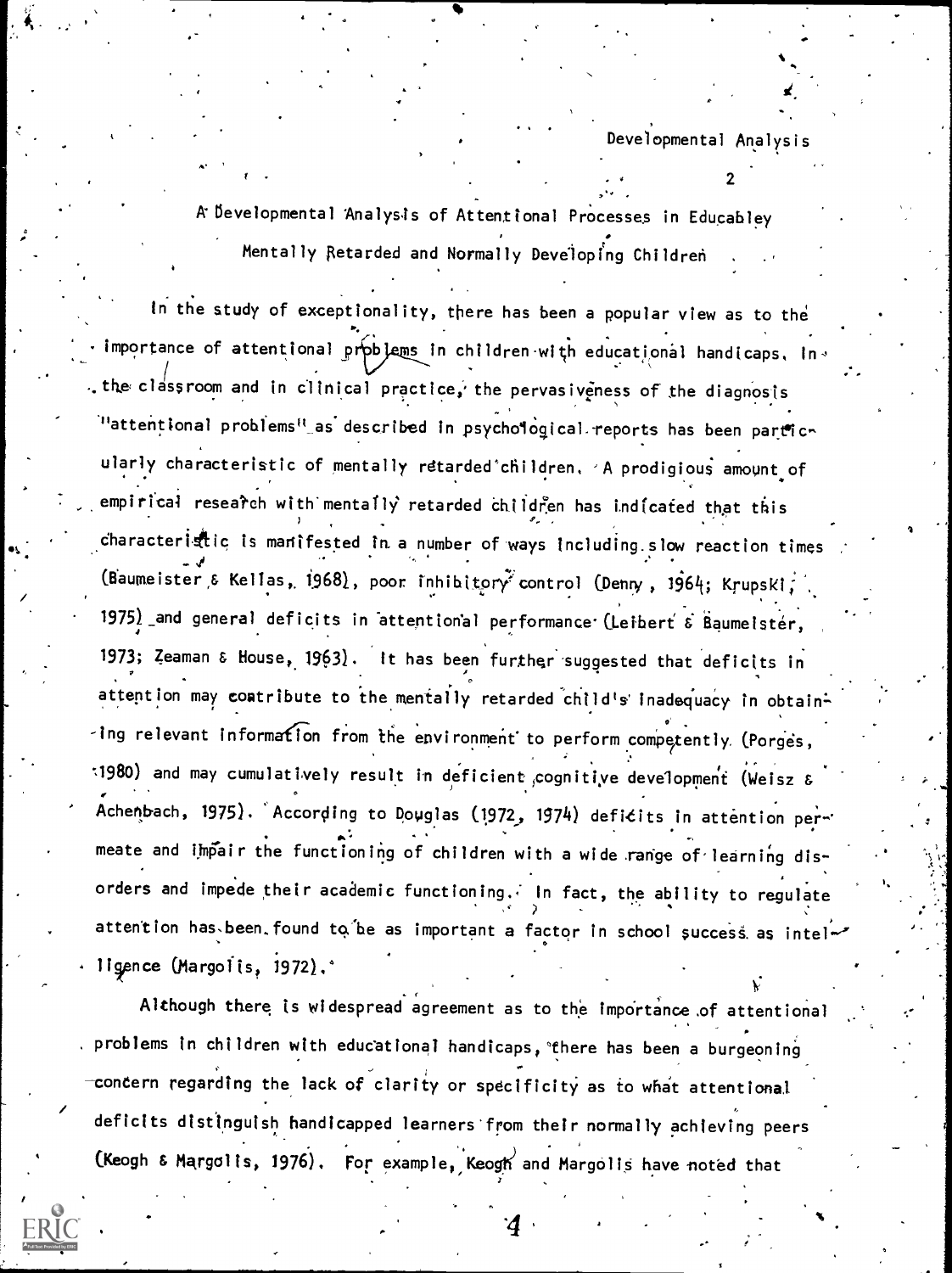$1 \cdot \cdot \cdot$ 

 $\sim$   $\sim$ 

 $\ddotsc$ 

, , 't clinical observations of attentional deficits by teachers and psychologists  $\cdot$ may mean that a'child has tendencies toward perseveration while in other children it may signify that he moves about frequently and quickly. Keogh and Margolis (1976) have further insisted that more powerful remediation programs are most likely to emerge when there is precision regarding the nature of the attentional disturbance.

Recently, Keogh and her associates (Keogh, 1971; Keogh & Donlon, 1972; Keogh & Margoljs, 1976) have suggested how psychological theories  $\rm 6f$  attention  $\,$  ,  $\,$ which. Kad previously been specific, to adult populations, might serve useful in ž. the diagnosis and treatment of children with learning disorders. Attacking the  $\mathcal{L}_{\mathcal{L}}$  ,  $\mathcal{L}_{\mathcal{L}}$  ,  $\mathcal{L}_{\mathcal{L}}$  ,  $\mathcal{L}_{\mathcal{L}}$  ,  $\mathcal{L}_{\mathcal{L}}$  ,  $\mathcal{L}_{\mathcal{L}}$ concept-of a global attentional deficit with handicapped learners, Keogh and ,  $\qquad$  .  $\sim$  Margolis (1976) have suggested that there are important separate vunitary pro-  $\sim$ cesses which contribute to the total attentional problem of these children. , keogh and her colleagues (Keogh, 1971; Keogh & Donlon, 1972; Keogh & Margolis, Santan Margolis, Santan Margolis, S ...,  $\cdot$  1976) have subdivided these attentional deficits into three distinct processes:  $\frac{1}{4}$ . 11) coming to attention, (2) decision making, and (3) sustained attention to a  $\frac{1}{4}$ task bver time. Most importantly these unitary processes of attention have been related to various types of academic learning. For example, it has been found  $\diagup$ that "coming to attention" and "decision making" are attentional components  $\leftarrow$ which are primarily related to problem solving abilities (Keogh & Margolis, 1976). Thus, remediation efforts in modifying these, attentional deficits are apt to result in correlated improvements in a number of very important related areas such as reading.

One related aspect of attention which has been investigated extensively with children from retarded populations is "coming to attention" or more.

5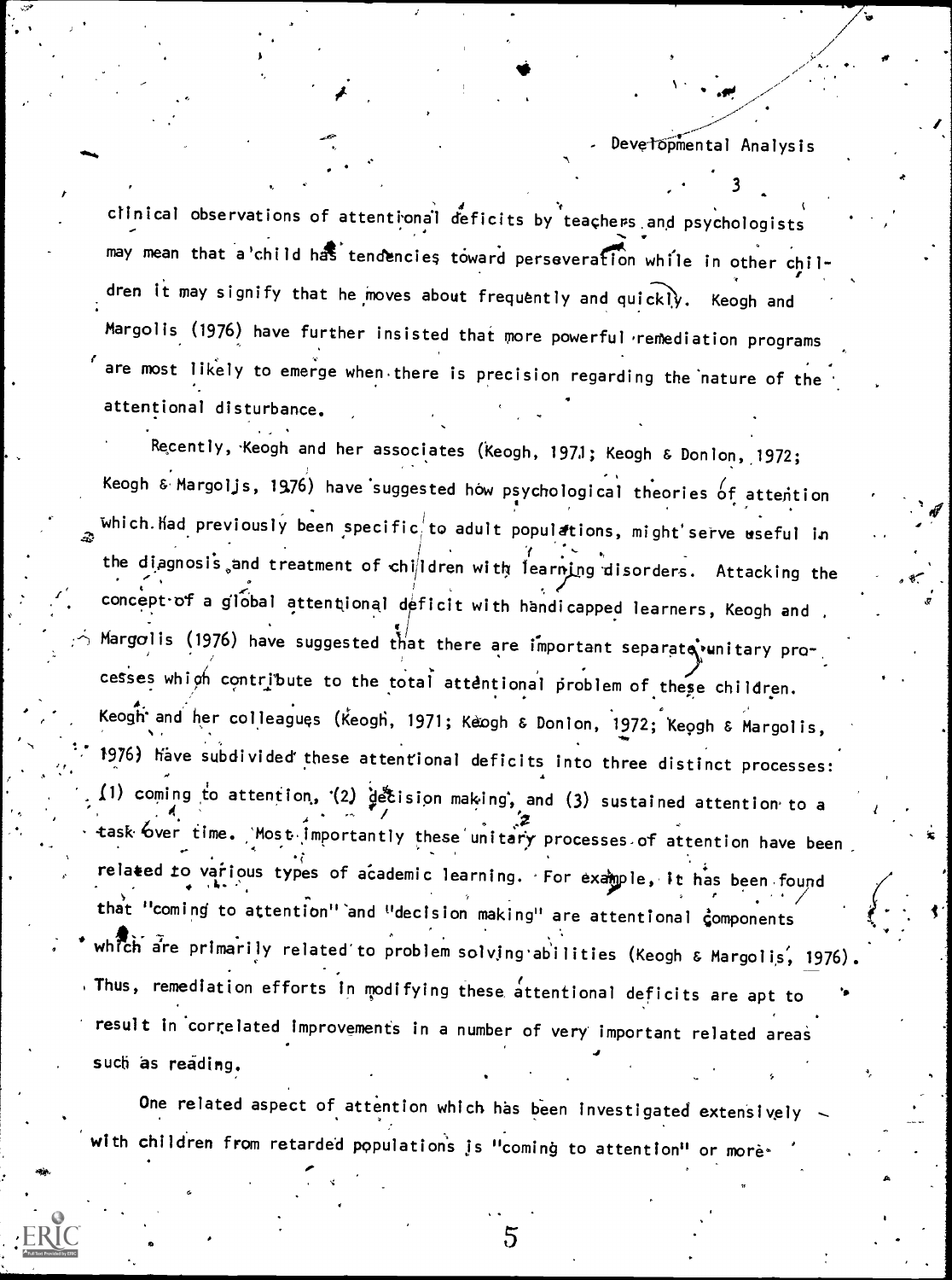4

specifically the selective and organization of the salient and critical attributes of a' task. Hagen and\*Huntsmen-(1971) compared normal 'and mildly etarded children on a task which measured selective attention. Attentional performance was found to improve with mental age, and mildly retarded children performed as well as normally developing children of equivalent mental age. Attentional performance was found to be independent of memory (Hagen & Huntsman, 1971). Hagen and Huntsman (1971) have interpreted their data to suggest, that mildly'retarded children lag behind their normal peers in their ability to selectively attend. For educabley mentally retarded children, the relation $\sim$  $\mathop{\mathsf{ship}}$  between mental ag $\mathop{\mathsf{e}}$  and other components of attention has not yet been in- $\mathbf{v}$ vestigated. Although there is extensive research on mentally retarded children's  $\hfill\blacksquare$ attention (Zeaman & House, 1963), most studies have focused on a single component of attention, such as selectivity .(Hagen & Huntsman, 1971), rather than on several, components of attention representing a comprehensive model of the attentional' process.

4

For normally developing children, it has been demonstrated that the ability to organize and sustain attention develops.with age (Gale & Lynn, 1972)." Consequently, it has, been suggested,that children who have been identified as handicapped in learning-may well develop the ability to process attention at a slower developmental rate than their normally achieving peers (Ross, 1976). Empirical data on the relationship between various types of attentional processing, and mental age for educabley mentally retarded children, however; have not been found. Since there is a developmental trend toward attentional processing in normally developing children, the same developmental trend would be expected in educabley mentally retarded children, but that educabley mentally retarded children would lag behind their normal peers in this development.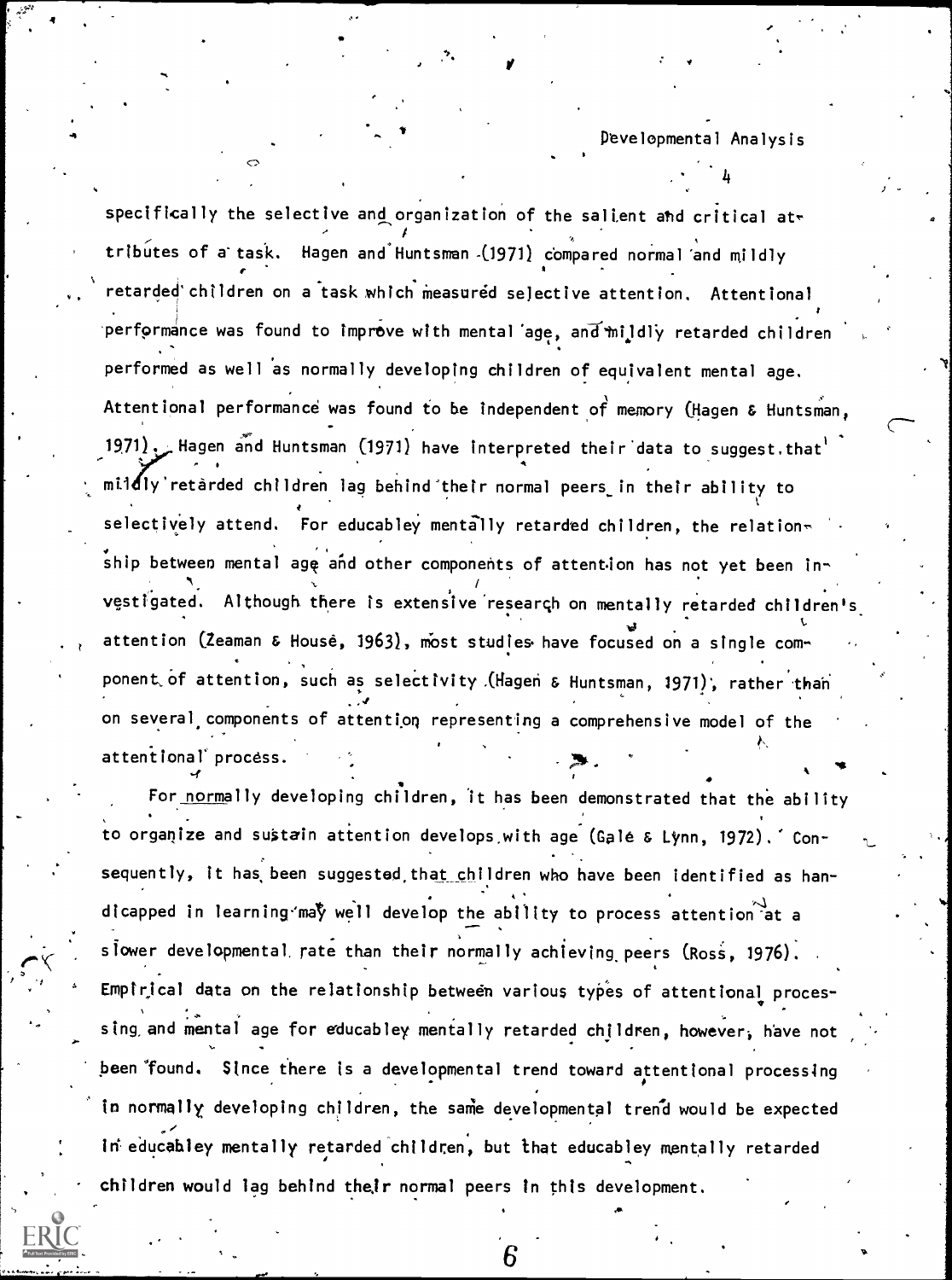Developmental Analysis<sup>\*</sup>

5

One purpose of the present study'was to compare the attentional processing  $\cdot$  performance of educabley mentally retarded and normally developing children at three age levels. Specifically, the attentional components of decision making and sustained attention were investigated. Because the same developmental trend  $\mathbf{t}$ was expected in educabley mentally retarded and normal children, it was hypothe-  $\overline{\phantom{a}}$ sized that attentional performance would increase with mental age in both groups but that educabley mentally retarded children would lag behind the normal children in these two attentional processes..,

Another purpose of this study was to investigate the relationship between the two attentional components so as to ascertain whether a commonality exists between the two hypothesized attentional processes.

#### Method

Subjects. Thirty-six educabley mentally retarded (EMR) and 36 normally developing boys, from each of three age groups, participated in this research. Because of the prevalence of attentional problems in-males, only boys were included in the present research. The educabley mentally retarded boys were selected from special education classes in a large metropolitan school system. No children with other major diseases and obvious physical defects were included'in-the sample. The,normal sample. was selected from a representative school in the same county school system. All schools served a predominately  $m$ iddle-class population. The composition of the resulting three groups (Normally i i s Achieving, 1-3 and EMR 1-3) is presented in Table 1. Subjects were group matched at three levels of MA with the resulting IQ variations. IQ scores were obtained from the Slosson Intelligence Test (Slosson, 1963)

Insert Table 1 about here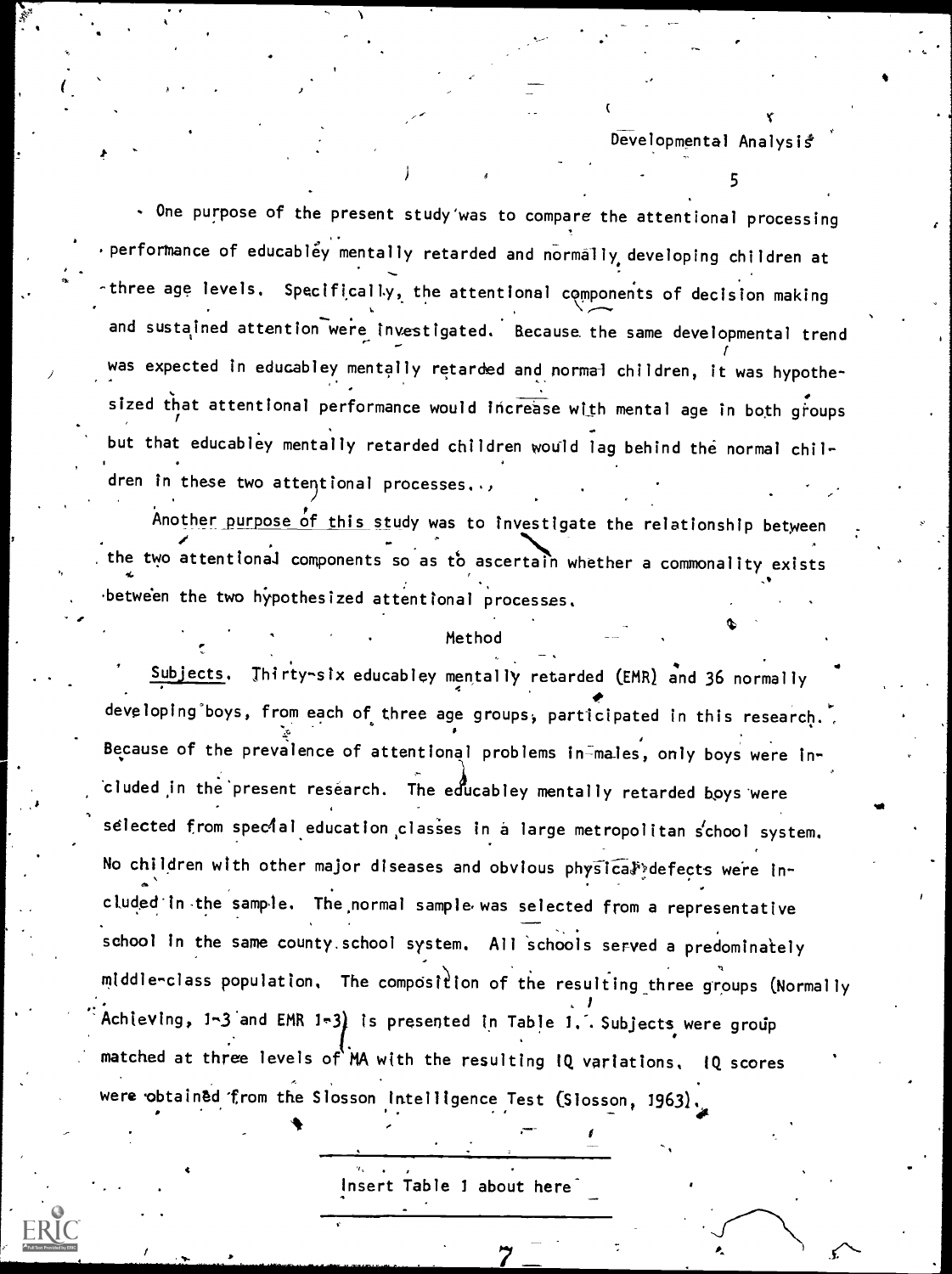6'

 $\mathbf{I}$ One experimenter conducted all testing. No subjects were eliminated during the.actual testing.

4.

 $\blacksquare$  making was assessed with/the Matching Familiar Figures Test (MFF) (Kagan, Rosman, Soman,  $\blacksquare$ Procedures. All boys in both regular status and EMR samples were ad-.ministered two tests hypothesized to tap differing aspects of attention. Decision Day, Albert, & Phillips, 1964), a widely used measure of decision speed and accuracy under conditions of response uncertainty. Latency scores (the time required to make the first response to each of the 12 tasks) and error scores (the total number of errors made on tife 12 tasks) were obtained for each child. Sustained attention was measured with the Children's Checking Task (CCT) (Margolis, 1972). Tests were administered in the child's home schools.

The CCT was given as a group test to all children in both regular and EMR classes, followed by individual administration of the MFF. Standard procedures and scoring systems for the MFF and CCT were followed. The CCT was developed as a technique for measuring ability to maintain attention to a task and has been shown to be appropriate for use with children in grades one through eight (Margolis, 1972). The CCT has been demonstrated to be relialde when administered as a group technique (Margolis, 1972).

The CCT includes a five page booklet with rows of printed numbers and a tape recording of a series of numbers recorded in random order at the rate of one number per second... The recordings were professionally made with decibel levels controlled. The numbers in the booklet were arranged in 16 rows per page with 14 digits per row. Rows were identified by letters in alphabetical order. The child was required to listen to the numbers on the tape recorder while checking them against an almost identical series in the booklet. The tape and

 $\tilde{\phantom{a}}$ 

4.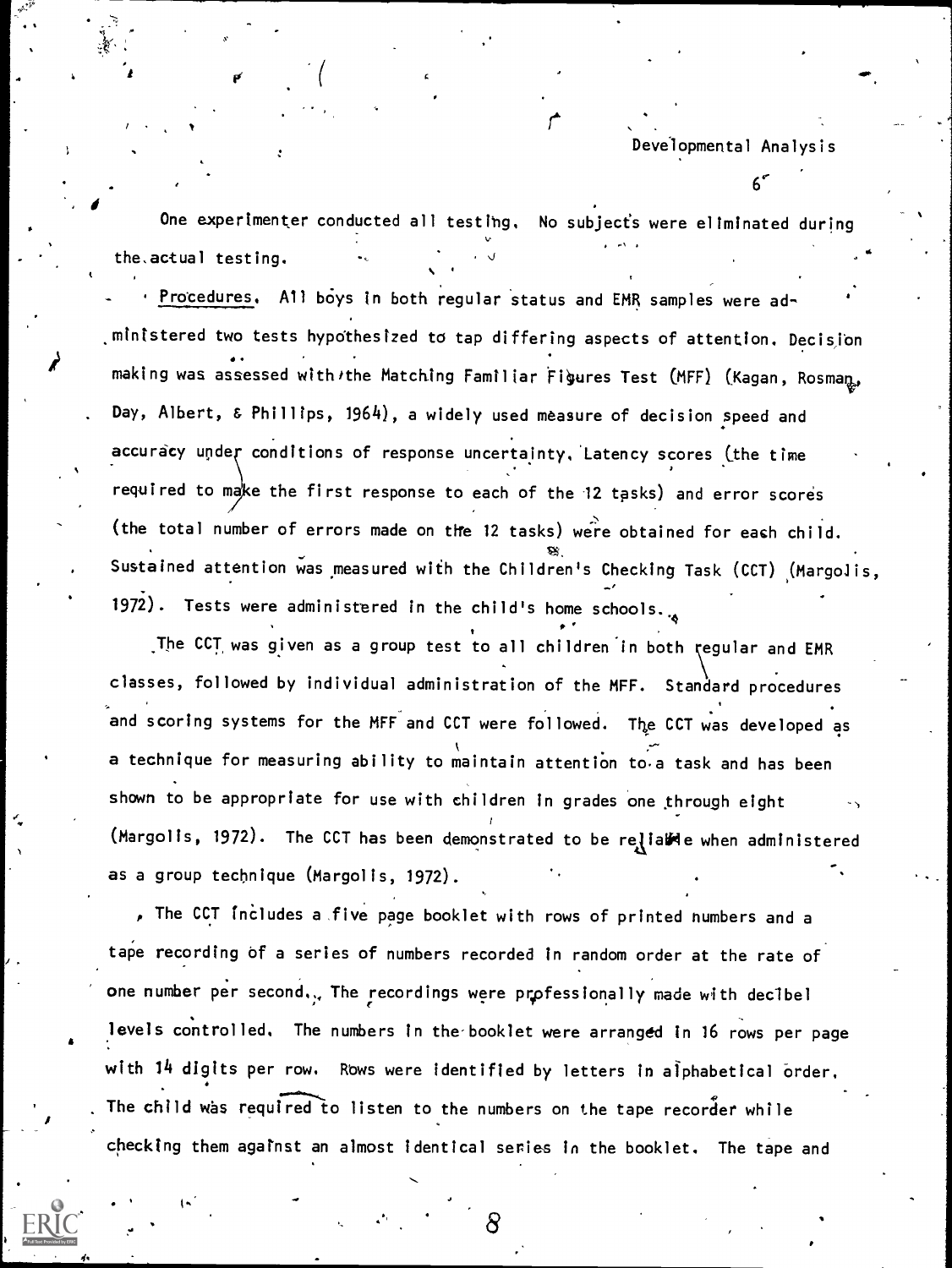$\mathcal{T}$  and  $\mathcal{T}$ 

booklet\_were prepared so that there were fourteen audio-discrepancies for each page where the digit presented auditorially did not match the corresponding  $\cdot$ ,digit. in the booklet. The test was scored on two types of errors', omissions '(missed discrepancies) and commissions (correct numbers marked as incorrect). Total administration time for the CCT was 3Q minutes. - In the present study the CCT was administered to the entire classroom of approximately 25 regular class pupils and to'special classrooms containing 8-12 educabley mentally re-  $\nu$ tarded pu $\mathfrak{p}$ ils.

Results

Table 2 presents the means and standard deviations for the total scores on the CCT and MFF for mentally retarded and normal children according to age groups.

ihsert Table 2 about here

 $\cdot$  A 3(age) x 2(type of child) multivariate analysis of variance was carried out, with the dependent measures being CCT omission, CCT commission error scores, MFF error and MFF latency scores. This analysis indicated that significant dif-  $\bullet$  , and the set of  $\bullet$ ferences occurred between age groups  $F(4, 63) = 4.41$ ,  $p \le .0001$ . No differences occurred between the educabley mentally retarded and normally developing children  $\underline{F}(4, 63) = .49$ . No significant interactions occurred in the analysis.

Separate univariate analyses of variance were carried out to examine the differences between, age groups. These analyses indicated that significant dif- $\lambda$  and  $\lambda$ ferences occurred for the MFF error measure  $E = 3.43$ ,  $p \le 0.04$ , the MFF latency measure  $($ F  $\neq$  .98,  $p \le 0.05$ , and the CCT omissions error measure  $($ F  $= 9.34, p \le$ .00031.

9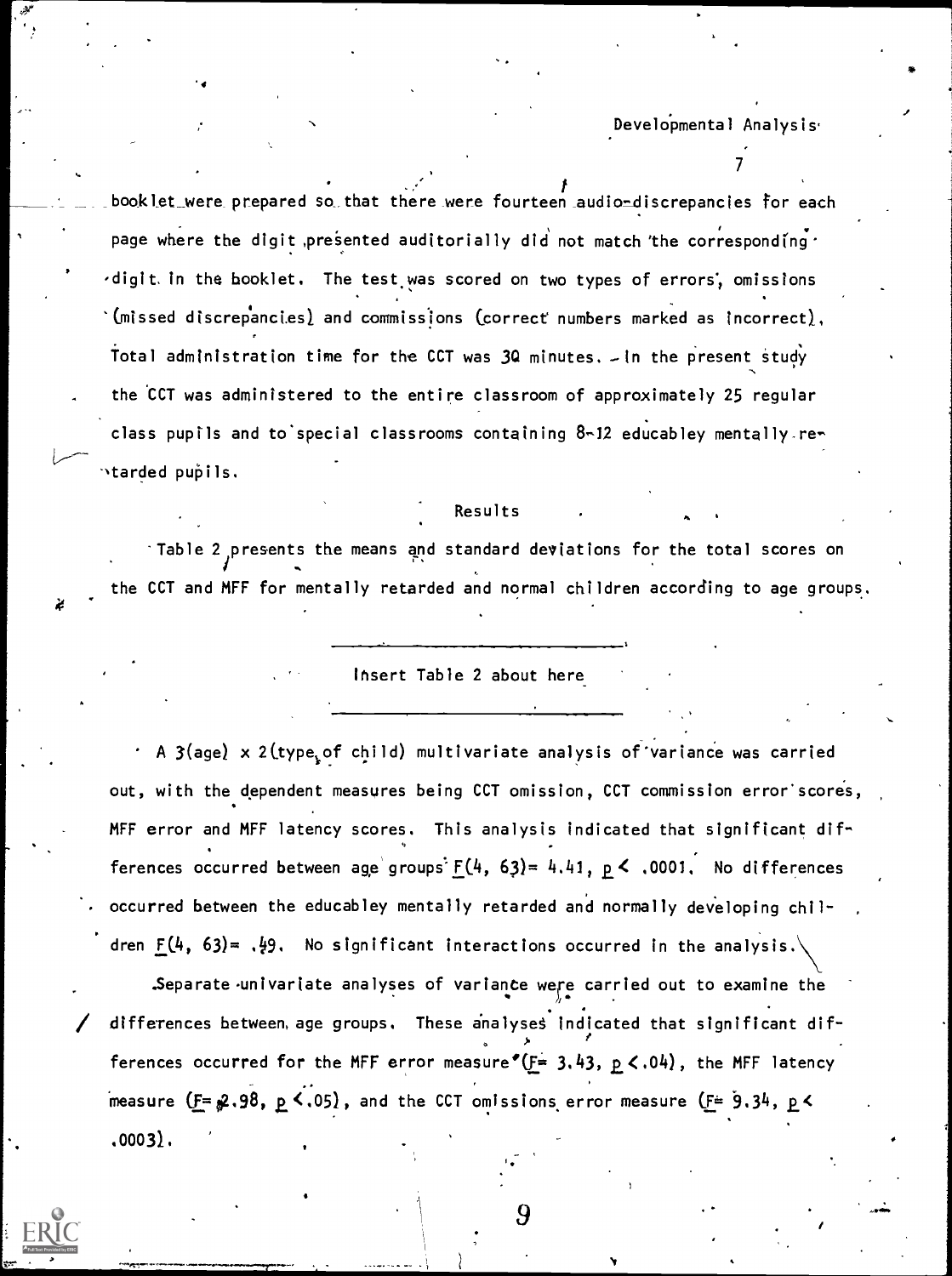$\sigma$   $\sim$   $\sigma$ 

A Duncan's Multiple Range post~hoc test was used to further indicate where age differences occurred for the MFF error and latency scores and the CCT omissions error measure. This analysis indicated that MFF error.scores were significantly greater for the youngest group of, subjects (Group 1) than they were for the other two groups of children  $(p \lt 0.05)$ .. This analysis further indicated  $t$  that MFF latency scores were significantly higher for the nine-year-old children (Group 2) than they were for the other two age groups  $(p < .05)$ , The oldest group (Group 3) obtained fewest errors on the CCT omissions error measure (p< .05). The mean errors and latency measure of the attentional task are presented in Figure 1.

insert Figure 1 about here

To ascertain whether the attentional components were related, correlations Were calculated between both MFF error scores and MFF latency scores and sustained attention scores for both normally developing and educabley mentally retarded children at each of the three age levels. Relationships among the attentional measures were in general of low to moderate magnitude. It can be seen from Table 3 that none of the  $54$  correlation coefficients were significant

Insert Table 3 about here

### Discussion

The findings support the results of other studies in demonstrating that there is a difference between younger and older children in their ability to

 $\bf{10}$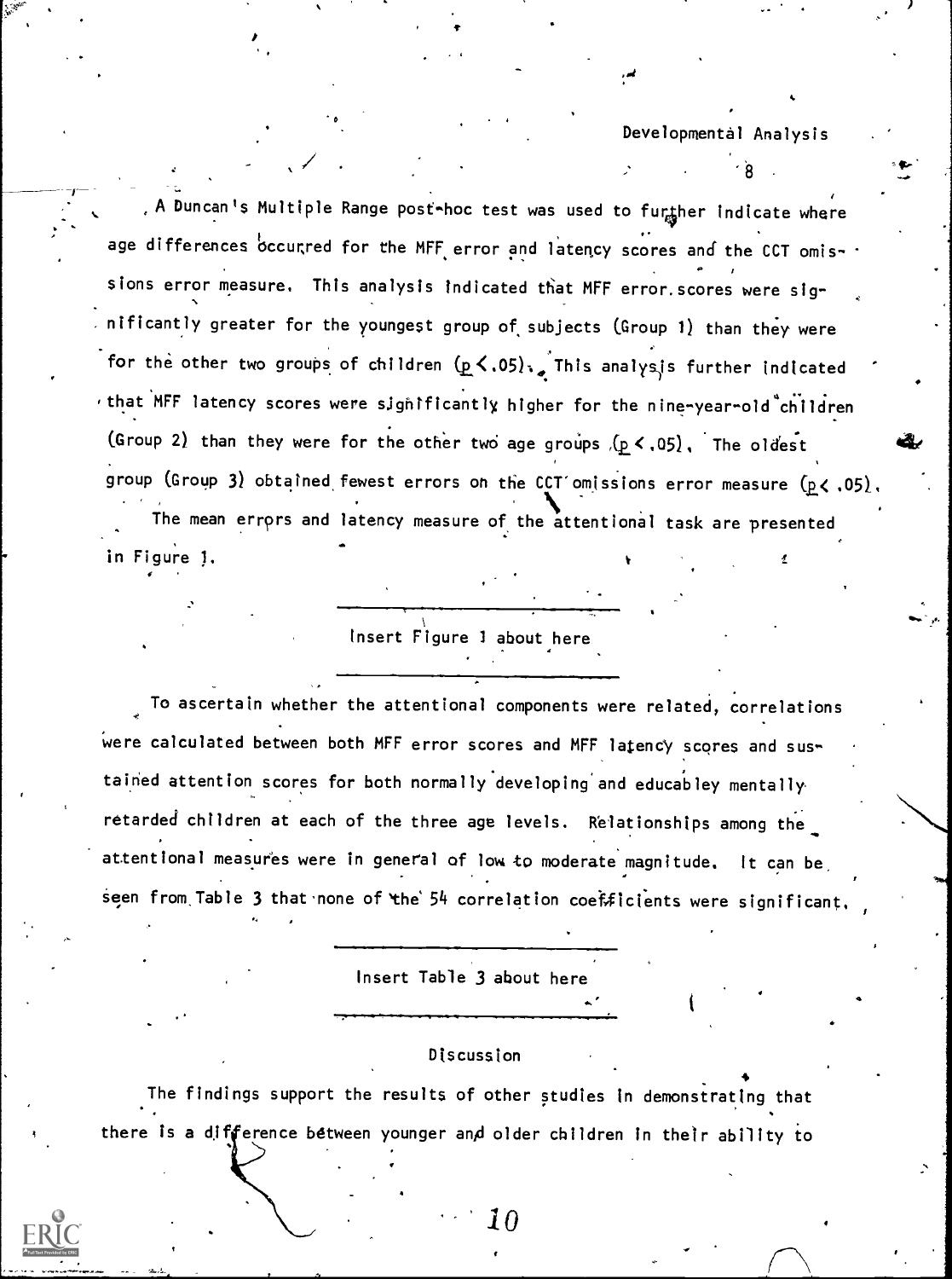9

perform on each of the tasks measuring the hypothesized attentional components. Thus; the findings from the present study further indicate that the ability to process attention develops with age. Capacity for sustained attention as measured by the CCT improved with age in both normally developing and educabley mentally retarded children with an acceleration in performance by the age of eleven years. Also, capacity for decision making as measured by the MFF improved with-age in both normal and educabley mentally retarded children with an acceleration in performance between the age of 9 and 10 years. The findings of the present study taken together with the research presented by Hagen and his associates (Hagen & Drucker, 1969; Hagen & Huntsman, 1971), which examined the hypothesized attentional component of coming to attention, suggest that at about the age of 11 or 12 years, the capacity for most attentional processes has already developed.

 $\overline{\mathcal{V} \cdot \mathcal{V}}$ 

Contrary to the expectations based on that research which suggests that generaj deficits in attention are particularly characteristic of mentally retarded children (Baumeister & Kellas, 1968; Denny, 1964; Krup'ski, 1975; Zeaman & House, 1963), no significant differences occurred between educabley retarded and ,normal children on any of the attentional measures. The data.obtained from this present research, however, is consolant with the findings presented by Hagen. and Huntsman (1971) who found that mildly retarded children performed as well as  $\qquad \qquad \qquad \qquad \qquad$ normal subjects of equivalent mental age on a selective attention task. The findings of the present study in combination with the results presented by Hagen and his colleagues lend direct support to the developmental position of retardation as set forth by Zigler (1969). According to Zigler, retarded children with- . , out organic etiology should receive equivalent scores on cognitive tasks as  $\texttt{M}\texttt{A}$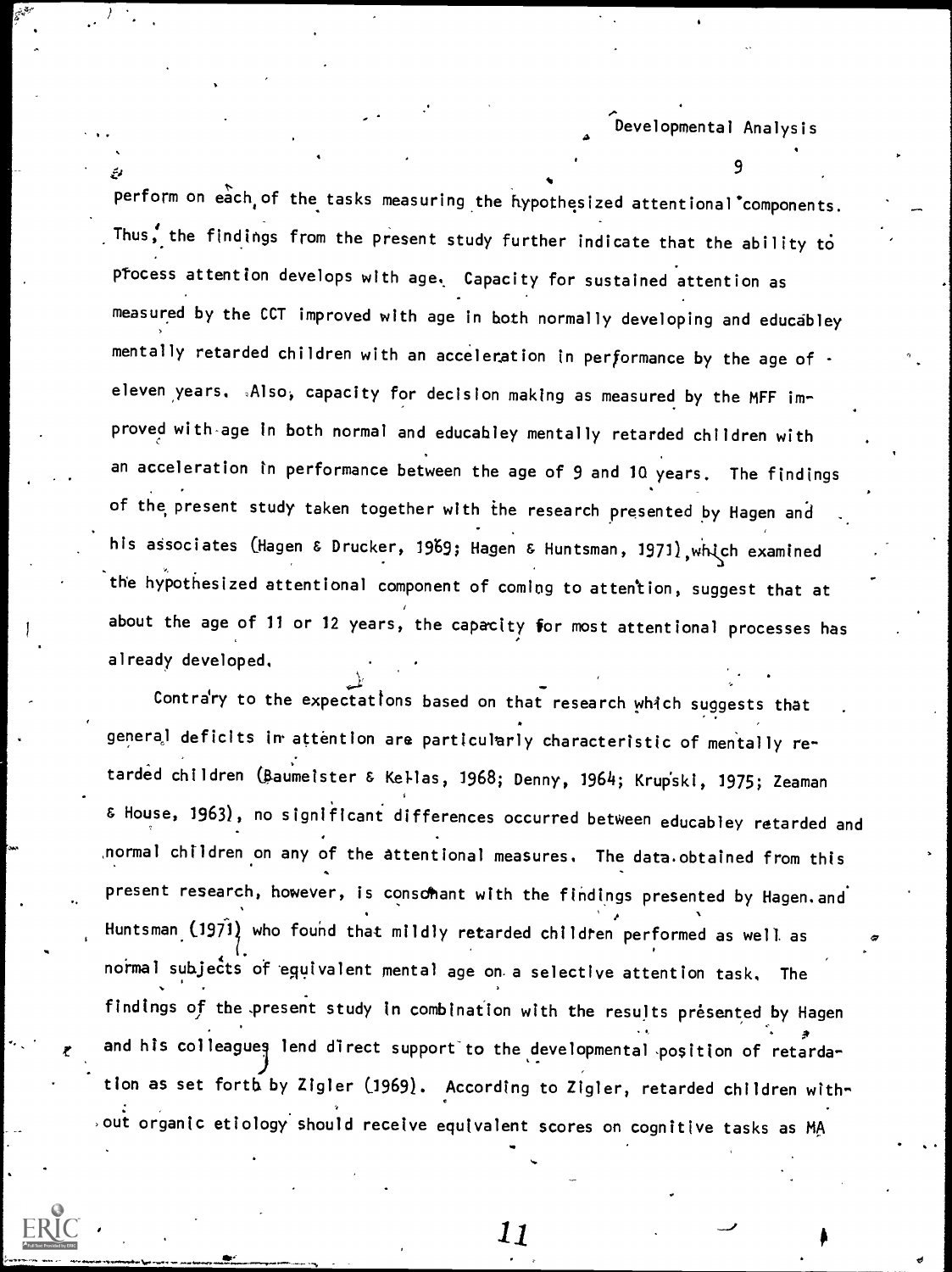10

 $4.44<sub>1</sub>$ 

 $\blacksquare$ 

.4

a matched norma $\sum\limits_{i=1}^N\sum\limits_{i=1}^N\sum\limits_{j=1}^{N}\sum\limits_{j=1}^{N}\sum\limits_{i=1}^{N}\sum\limits_{i=1}^{N}\sum\limits_{j=1}^{N}\sum\limits_{j=1}^{N}\sum\limits_{j=1}^{N}\sum\limits_{j=1}^{N}\sum\limits_{j=1}^{N}\sum\limits_{j=1}^{N}\sum\limits_{j=1}^{N}\sum\limits_{j=1}^{N}$ educabley mentally retarded and non-retarded subjects, matched on mental age, did not differ on the tasks measuring the hypothesized attentional components is clearly supportive of the developmental position, Although the theoretical question of component independence cannot be answered definitively from the  $\rho$ resent data, the assessment and intervention implications appear to be clear.  $\qquad$ For educabley mentally retarded children, curriculum emphasizing attentional demands should be presented at the child's level of mental age,

Overall, the magnitude of the coefficient of correlations was simply not large enough to allow for the interpretation that there is some commonally among the two hypothesized attentional components. None of the correlation coefficients between the various attentional measures were significant for the  $\qquad$ mentally retarded or normal children,  $u$ However, the present findings of no clear relationship between these two attentional processes might further be interpreted to suggest that the hypothesized attentional components did indeed represent, differing aspects of ability and/ or task requirements; a point of particular importance when planning curriculum approaches.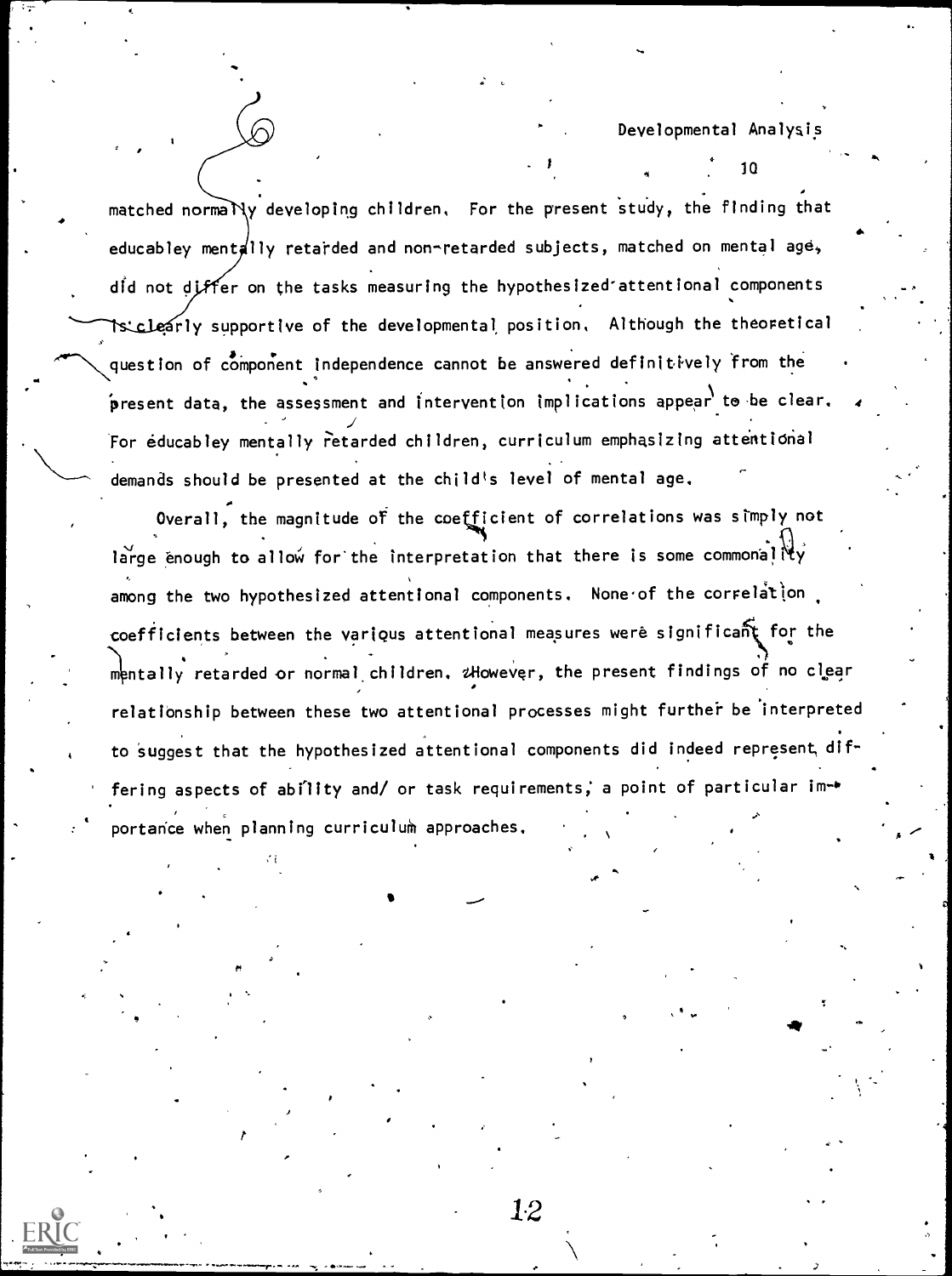#### References

Baumeister, A.A., & Kellas, G. Reaction time and mental retardation. In N.R. Ellis (Ed.), International Review of Research in Mental Retardation (Vol.

3).-New York: Academic Press, 1968.

Denny, M.R. Research in learning and performance. In H.A. Stewens and R. Heber

(Eds.), Mental retardation: A Review of Research. Chicago: University of Chicago Press, 1964.

Douglas, V.I. Stop, look, and listen: The problem of sustained attention and Impulse control in Ayperactive and normal children. Canadian Journal of Behaviour Science, 1972, 4, 259-282.

Deuglas, V.I. Sustained attention and impulse control: Implications for the handicapped child. In J.A. Swets & L.L. Elliott (Eds.), Psychology and the handicapped child. Washington, D.C.: U.S. Office of Education, 1974,  $149 - 168.$ 

Gale, A., & Lynn, R.A. A developmental studyingf attention. British Journal of Educational Psychology, 1972, 42, 260-266.

Hagen, J.W., & Drucker, J.F. Developmental trends in the processing of task relevant and task irrelevant information. Wild Development, 1969, 40,  $371 - 382.$ 

Hagen, J.W., & Huntsman, N.J. Selective attention in mental retardates. Developmental Psychology, 1971, 5, 151-160.

Kagan, J., Rosman, B.C., Day, D., Albert, J., & Phillips, W. Information processing in the child: Significance of analytic and reflective attitudes. Psychological Monographs, General and Applied, 1964, 78, 578.

Ŀ3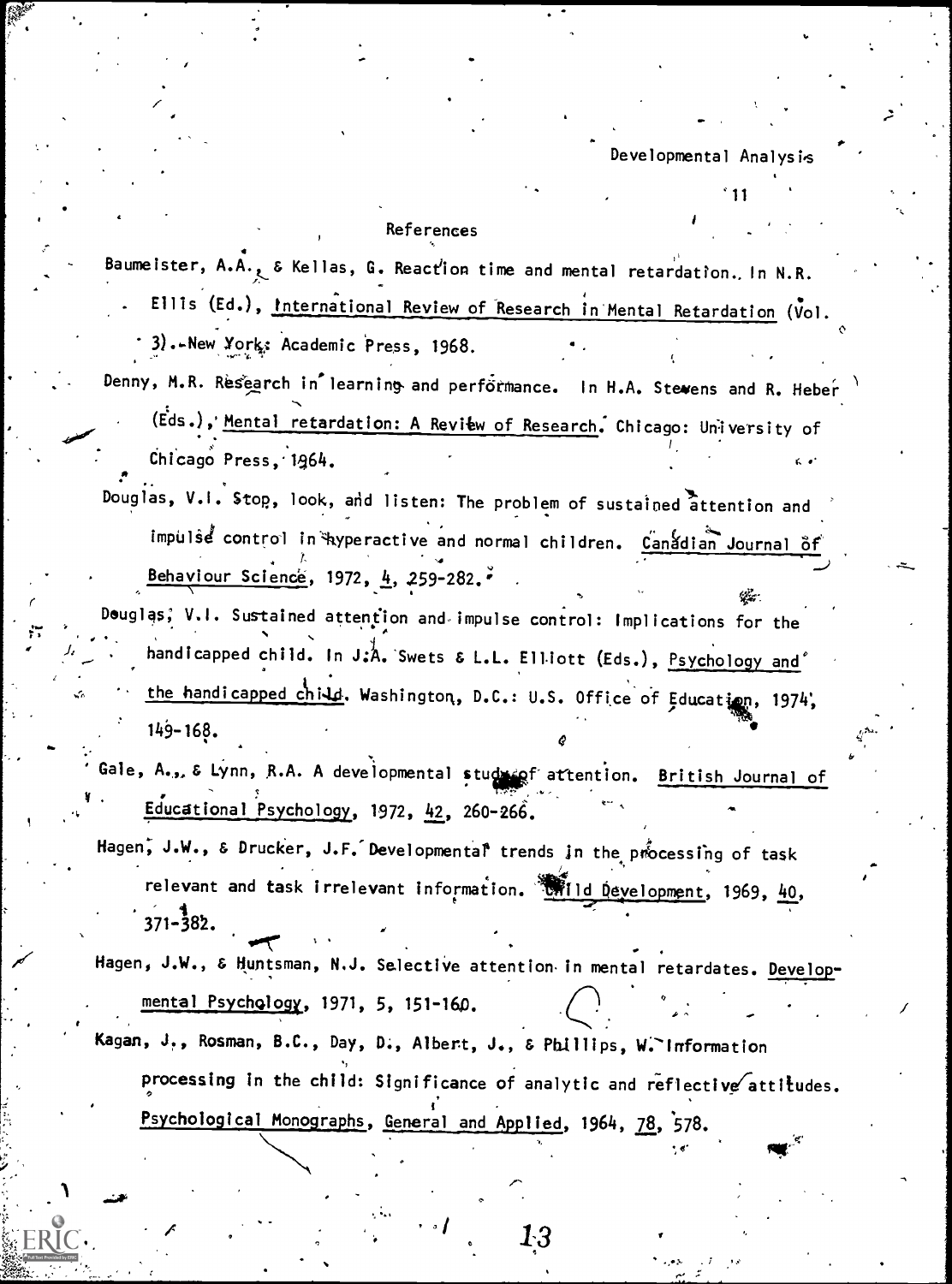12

Keogh, B.K. Hyperactivity and learning disorders: Review and speculation. Exceptional Children, 1971, 38, 101-110.

Kepgh,  $8.K.$ ,  $\delta$  Donlon, G. Field dependence, impulsivity, and learning disabilities. Journal of Learning Disabilities, 1972, 5, 331-336.

- Keogh, B.K., & Margolis, J.S. A component analysis of attentional problems of educationally handicapped boys. Journal of Abnormal Child Psychology, 1976, 4, 349-359.
- Krupski,.A. Heart rate changes during a fixed reaction time task in normal and retarded adult males. Psychophysiology, 1975, 12, 262-267.
- Leibert, A.M., & Baumeister, A.A., Behavioral variability among retardates, children, and college students. The Journal of Psychology, 1973, 83, 57-65. Margolis, J.S. Academic correlates of sustained attention. Junpublished doctoral
- dissertation. University of California, Los Angeles, 1972.  ${\sf Por}^\sharp$ ges, S.W. Individual differences in attention: A possible physiological substrate. Hh B.K. Keogh (Ed.), Advances in Special Education (Vol. 2). Aspen: JAI Press, 1980e
- Ross, A.O. Psychological aspects of learning disabilities and reading disorders. New York: Mc Graw-Hill, 1976. $\rightarrow$
- Slosson, R.L. <u>Slosson Intelligence Test for Children and Adults</u>. New York: Slosson Educational Publications, 1963.
- Weisz, J.R., & Achenbach, R.M. Effects of I.Q. and mental age on hypothesis  $\bullet$   $\bullet$   $\bullet$   $\bullet$   $\bullet$ behavior in normal and retarded children'. Developmental Psychology, 1975, 11 304-310.

Zeaman, D., & Hoyse, B.J. The role of attention in retardate discrimination learning. In N.R. Ellis (Ed.), <u>Handbook of Mental' Deficiency</u>. New York: Mc Graw-Hill,

14

1963.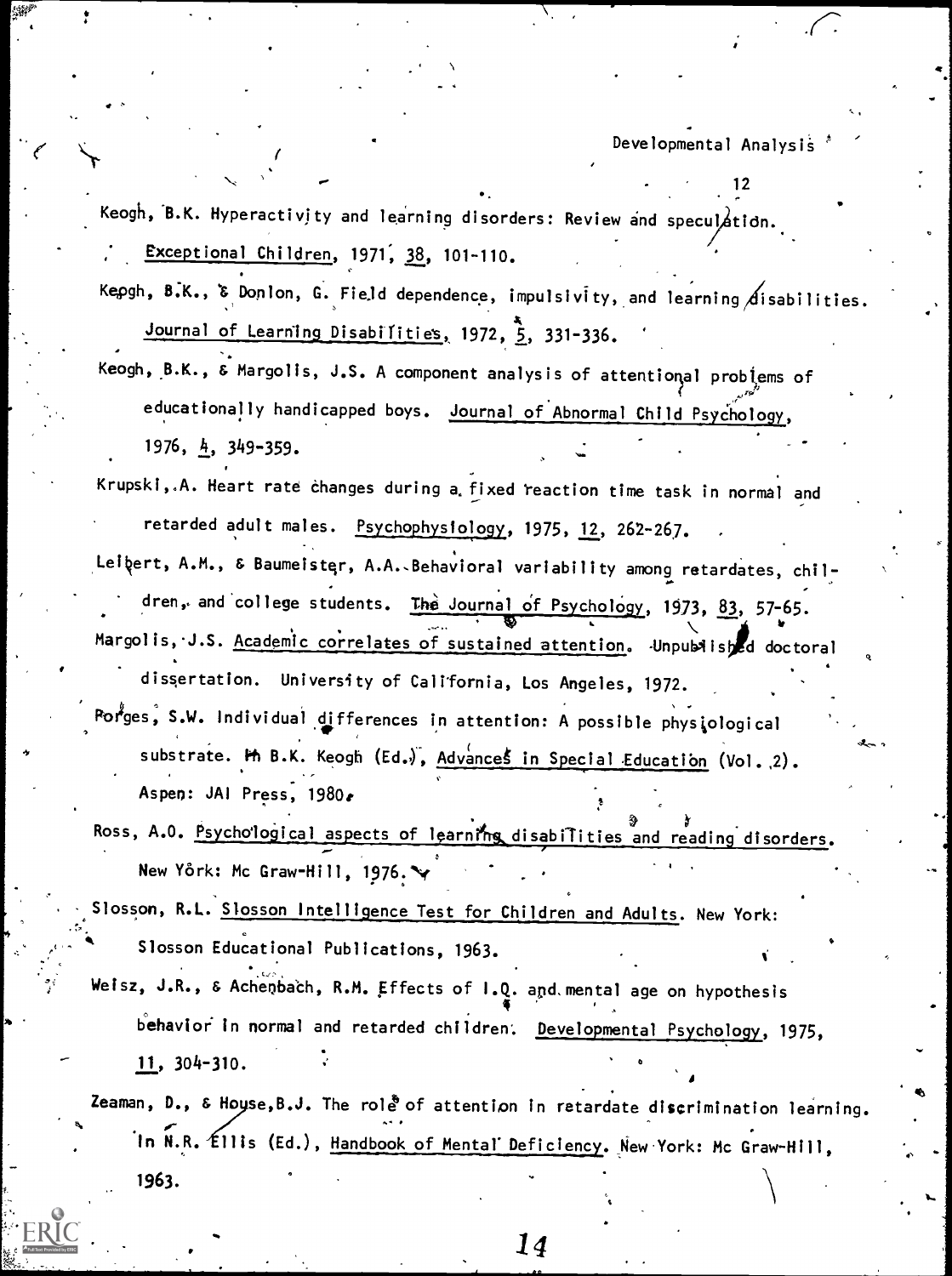## $13$

Zigler, E. Developmental versus difference theories of mental retardation and the problem of motivation. American Journal of Mental Deficiency, 1969,

 $\overline{73}$ , 536-556.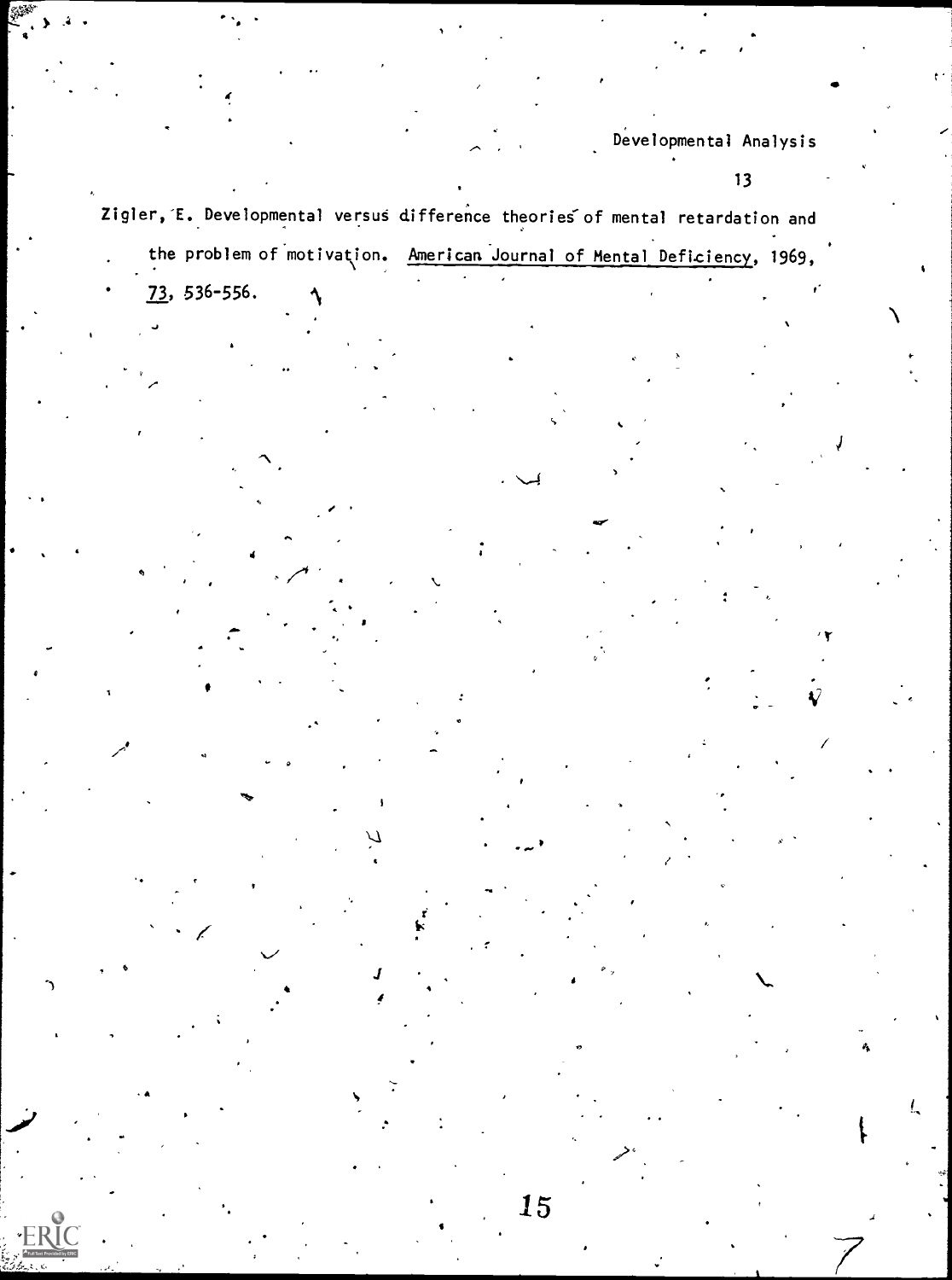$-14$ 

# Footnotes

Address-all correspondence to Ronald T. Brown, Ph.D., Department of Special Education, University of Illinois- Chicago, P.0. Box 4348, Chicago, 1111 nois, 60680

 $\mathbf{1}$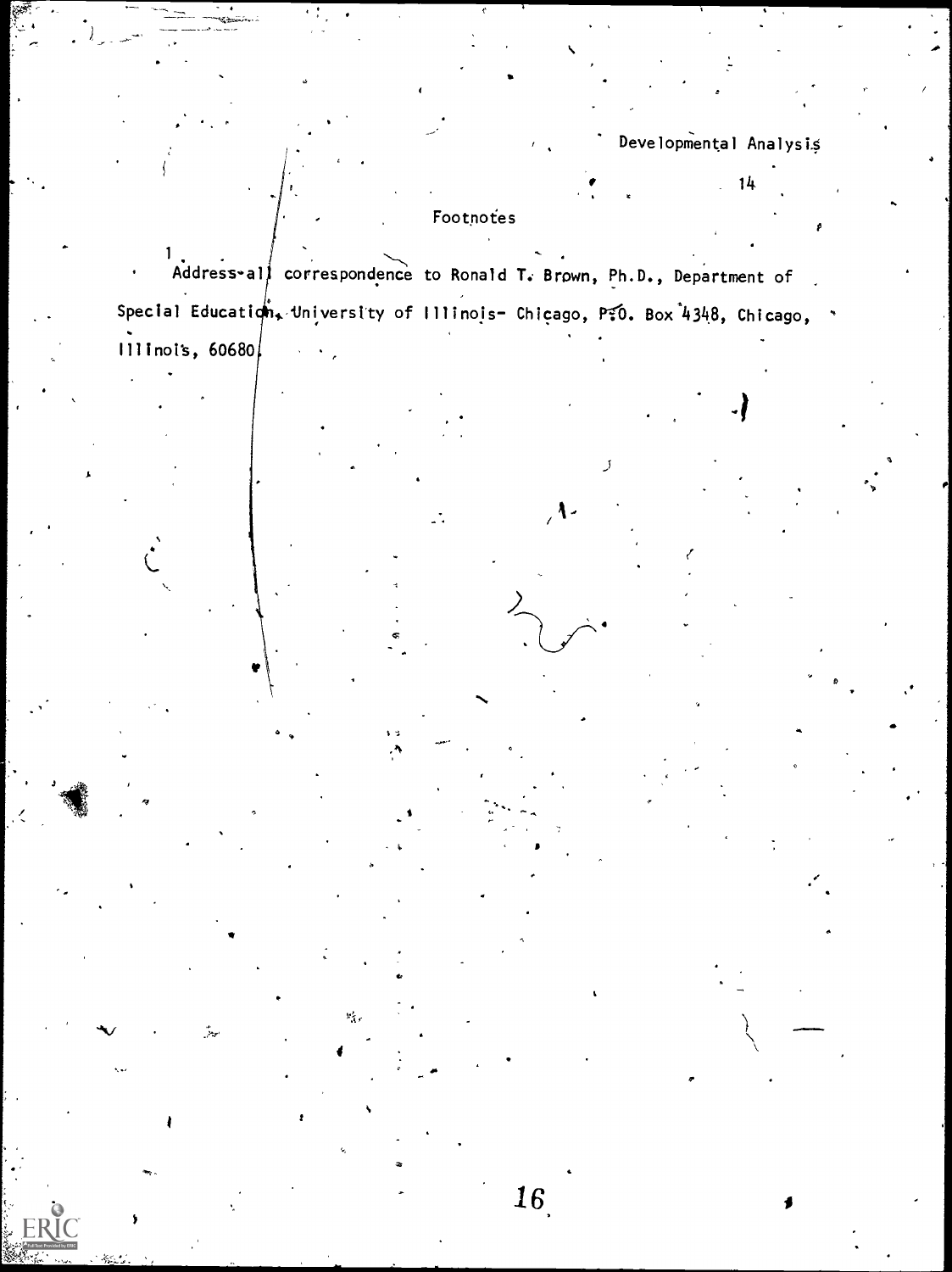|                            |                               | Composition of the Experimental Groups       |                 |       |
|----------------------------|-------------------------------|----------------------------------------------|-----------------|-------|
|                            |                               |                                              |                 |       |
|                            |                               | <b>MA</b>                                    | CA              | 1Q    |
| Subjects                   | N                             | .(in years and months) (in years and months) |                 |       |
|                            |                               |                                              |                 |       |
| Regular 1                  | 12                            | $8 - 1$                                      | $7 - 10$        | 103.2 |
| EMR<br>$1 -$               | 12                            | $7 - 10$                                     | $10 - 8$        | 73.4  |
| Regular $2 \cdot$          | 12 <sub>2</sub>               | $9 - 11$                                     | $9 - 10$        | 100.9 |
| <b>EMR</b><br>$\mathbf{2}$ | 12 <sub>2</sub>               | $9 - 8$<br>ų,                                | $13 - 1$<br>f c | .73.9 |
| Regular 3                  | 12 <sub>2</sub><br>$\epsilon$ | $11 - 1$                                     | $10 - 11$       | 101.5 |
| EMR <sub>3</sub>           | $12 \overline{ }$             | $11 - 0$                                     | $14 - 1$ .      | 78.1  |
|                            |                               |                                              |                 |       |

λ

 $15 - \frac{16}{15}$ 

17

IC

.1

 $\overline{\phantom{0}}$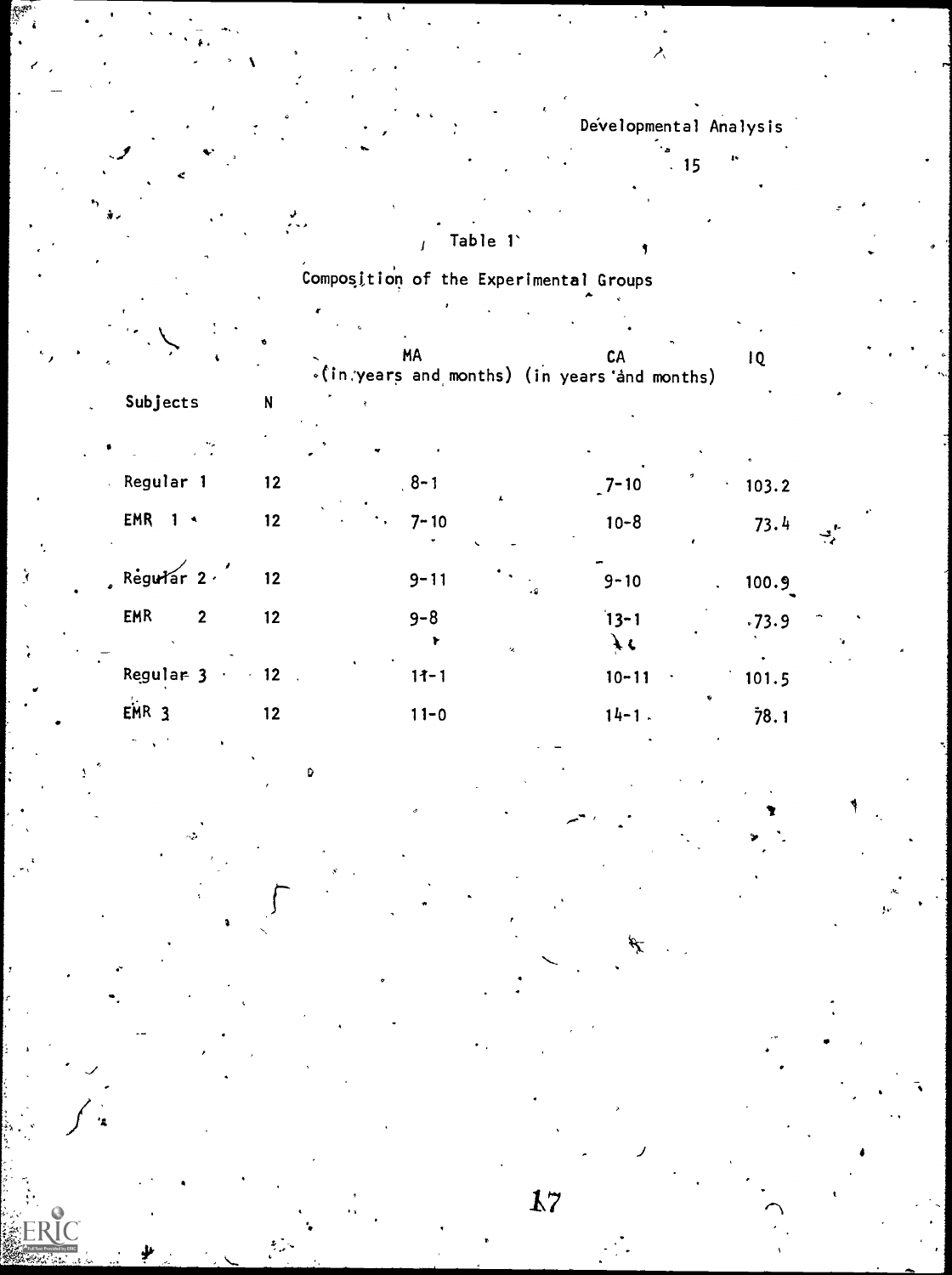$16$ 

Table 2

Means and Standard Deviations of Normally Developing (ND) and Educabley Mentally Retarded Children (EMR) on Attentional Measures

|                  | Group <sub>s</sub> $\frac{1}{2}$ |                                       |                            | $\sim$ Group 2, |                               |       | Group 3 |               |
|------------------|----------------------------------|---------------------------------------|----------------------------|-----------------|-------------------------------|-------|---------|---------------|
|                  | M                                | $\sim$ SD                             |                            | $M$ $\cdot$     | $S_{p}$                       | M     |         | <b>SD</b>     |
| CCT Omission     |                                  |                                       |                            |                 |                               |       |         |               |
| <b>ND</b>        |                                  | 33.33 10.02                           | $\mathcal{L}(\mathcal{H})$ |                 | $24.67$ 16.53 12.67, 9.27     |       |         |               |
| EMR              |                                  | 29.67 10.87                           |                            |                 | 27.50 20.62                   |       | 17.00   | 10.52         |
| CCT Commission   |                                  |                                       |                            |                 |                               |       |         |               |
| <b>ND</b>        |                                  | 39.58 29.09                           |                            |                 | $23.58 \div 28.34$ 11.17 5.88 |       |         |               |
| <b>EMR</b>       |                                  | $18.33 \t 8.46$                       |                            |                 | $14.58$ 9.19                  |       |         | 16.33 15.55   |
| CCT Total Errors |                                  |                                       |                            |                 |                               |       |         |               |
| <b>ND</b>        |                                  | 62.92 33.72                           |                            | 48.25 40.06     |                               |       |         | 23.00 10.75   |
| <b>EMR</b>       |                                  | 48.00 12.04                           |                            |                 | 37.92 16.71                   |       |         | $32.50$ 22.93 |
| MFF Errors       |                                  |                                       |                            |                 |                               |       |         |               |
| <b>ND</b>        |                                  | $18.42$ 5.26                          |                            |                 | $14.00\quad 4.97$             |       | 10.92   | 5.32          |
| <b>EMR</b>       |                                  | $15.\overline{33}$ 7.58 $\rightarrow$ |                            |                 | $13.25$ , $5.83$              |       |         | $14.58$ 5.12  |
| MFF Latency      |                                  |                                       |                            |                 |                               |       |         |               |
| <b>ND</b>        | 85.42 30.89                      |                                       |                            |                 | 109.50 51.77                  |       | .87.92  | 54.51         |
| <b>EMR</b>       | 110.50 48.19                     |                                       |                            | 121.00          | 73.75                         | 69.92 |         | 40.13         |
|                  |                                  |                                       |                            |                 |                               |       |         |               |

18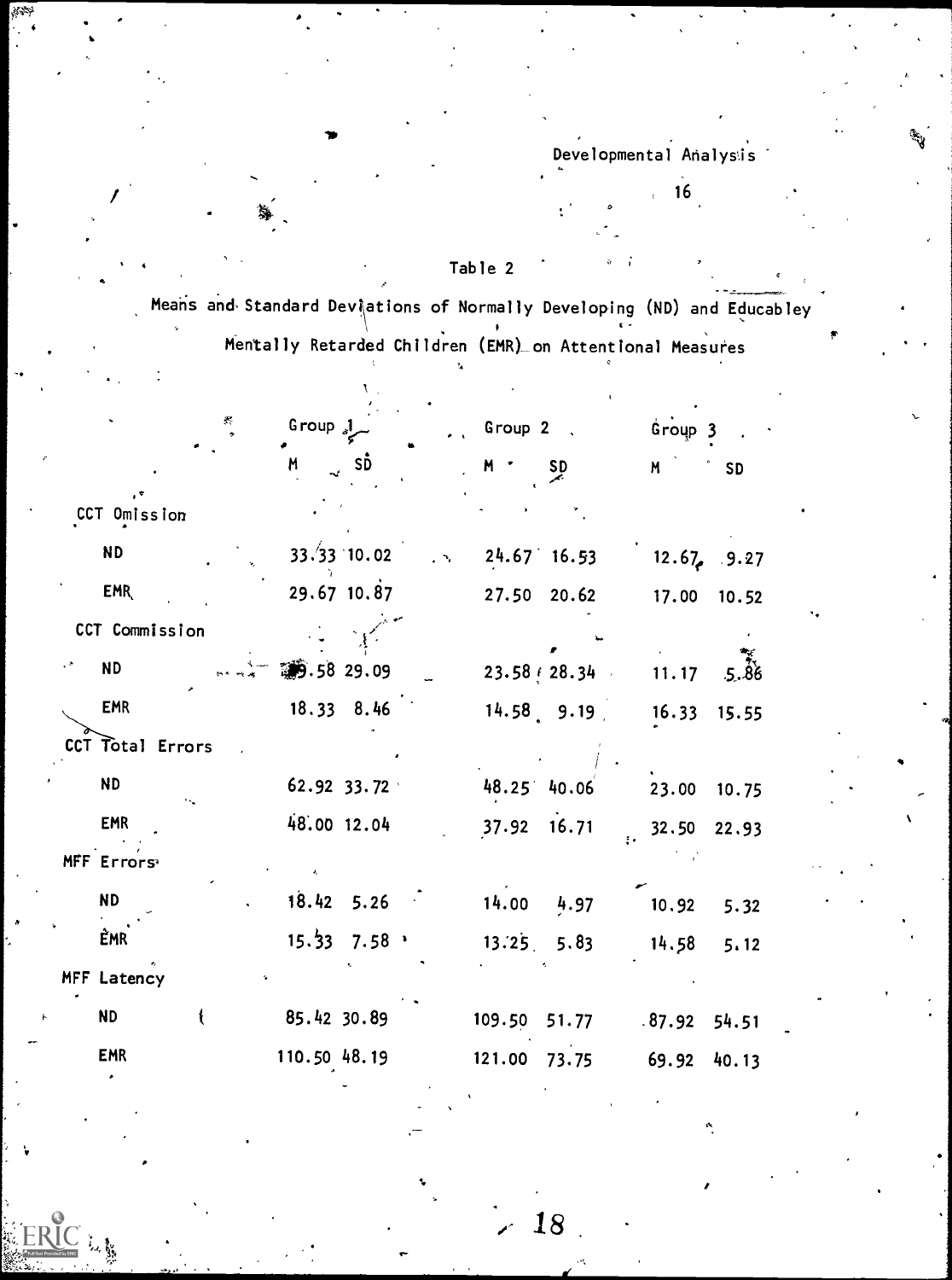|                                                   |       |                          |                                                        |              | سنه         |                                                   |  |  |
|---------------------------------------------------|-------|--------------------------|--------------------------------------------------------|--------------|-------------|---------------------------------------------------|--|--|
|                                                   |       |                          | Coefficients of Correlation Among Attentional Measures |              |             |                                                   |  |  |
|                                                   |       | MFFT Error               |                                                        | MFFT Latency |             |                                                   |  |  |
|                                                   |       |                          | CCT Omissions CCT Commissions CCT Total Errors         |              |             | CCT Omissions CCT Commissions CCT Total Errors 1. |  |  |
| Group                                             |       |                          |                                                        |              |             |                                                   |  |  |
| <b>EMR</b><br>Group                               |       |                          |                                                        |              |             |                                                   |  |  |
|                                                   | .29   | $-0.06$                  | .20                                                    | $-.05$       | .28         | .15                                               |  |  |
| $\mathbf{2}$                                      | $-14$ | .30                      | .19                                                    | $-.15$       | .03         | $-.04$                                            |  |  |
| 3                                                 | .38   | .08                      | .21                                                    | $-.38$       | $-19$       | $-.32$                                            |  |  |
| Combined<br>n <del>=</del> 36<br>Regular<br>Group | .27   | $\ddot{\phantom{0}}$ .15 | .20                                                    | $-19$        | .15         | $-17$                                             |  |  |
|                                                   | $-11$ | .11                      | .07<br>r                                               | .25          | $-.26$      | $-.30$                                            |  |  |
| $2^{\prime}$                                      | .04   | $-0.30$                  | $-19$                                                  | $-.3]$       | $-.37$      | $-0.39.$                                          |  |  |
| $\overline{\mathbf{3}}$                           | .28   | $-.21$                   | $-.02$                                                 | $-.15$       | $\dot{.}01$ | $-.04$                                            |  |  |
| Combined<br>n=36                                  | .14   | $-.21$                   | $-.09$                                                 | $-.24$<br>0  | $-.21$      | $-.24$                                            |  |  |
| Combined<br>$N=72$                                | .21   | .09                      | 59                                                     | $-.09$       | $-.12$      | $-.12$                                            |  |  |

Table  $3$ 

 $\bar{\mathcal{N}}$ 

19

Developmental

**UT** 

 $\overline{20}$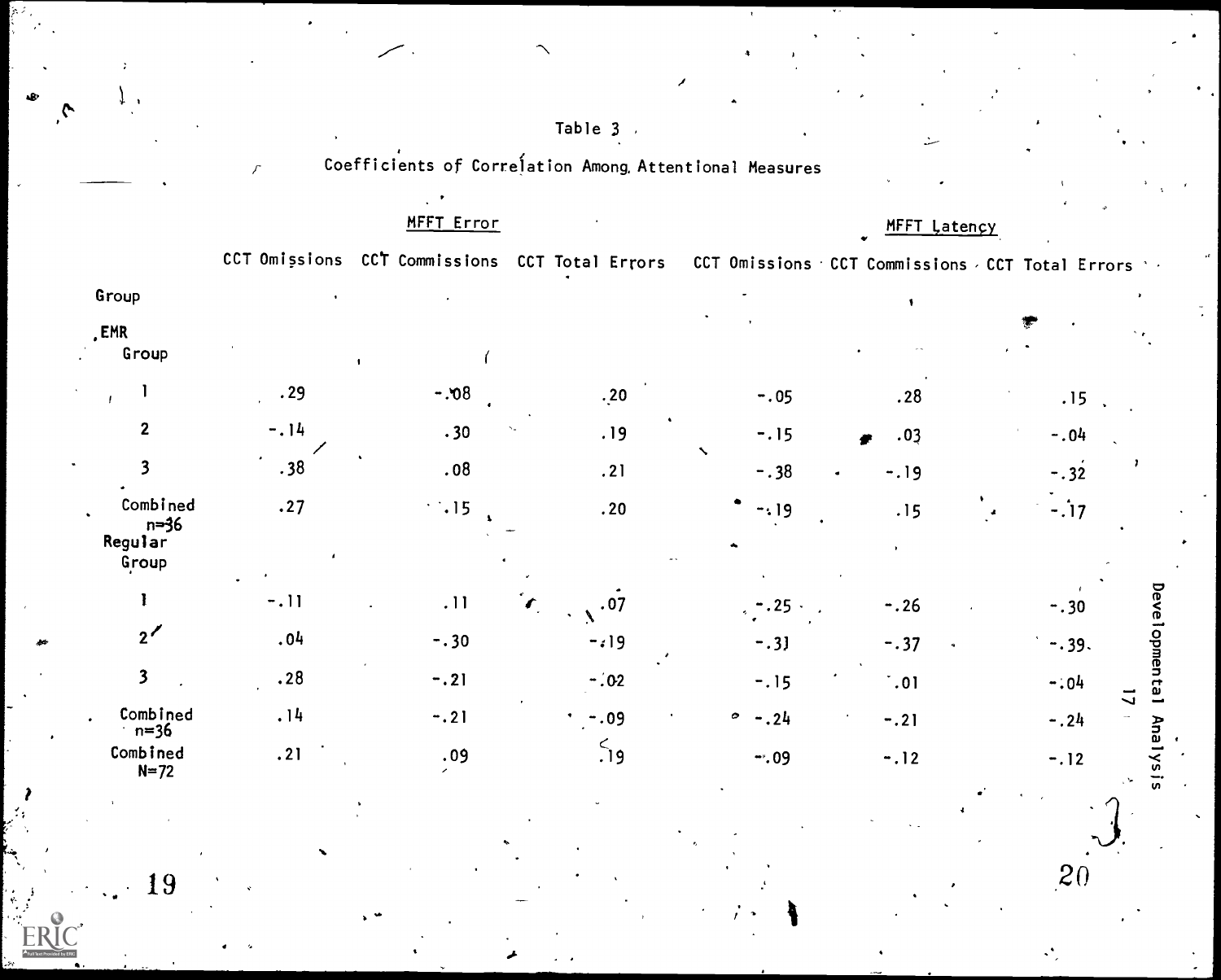Developmental Analysis  $\overrightarrow{F}$  18

# Figure Caption  $\rightarrow$

Figure 1. Mean errors and latency of attention measures for educabley mentally retarded and normally developing children as a function of mean MA.

 $\mathbf{r}$